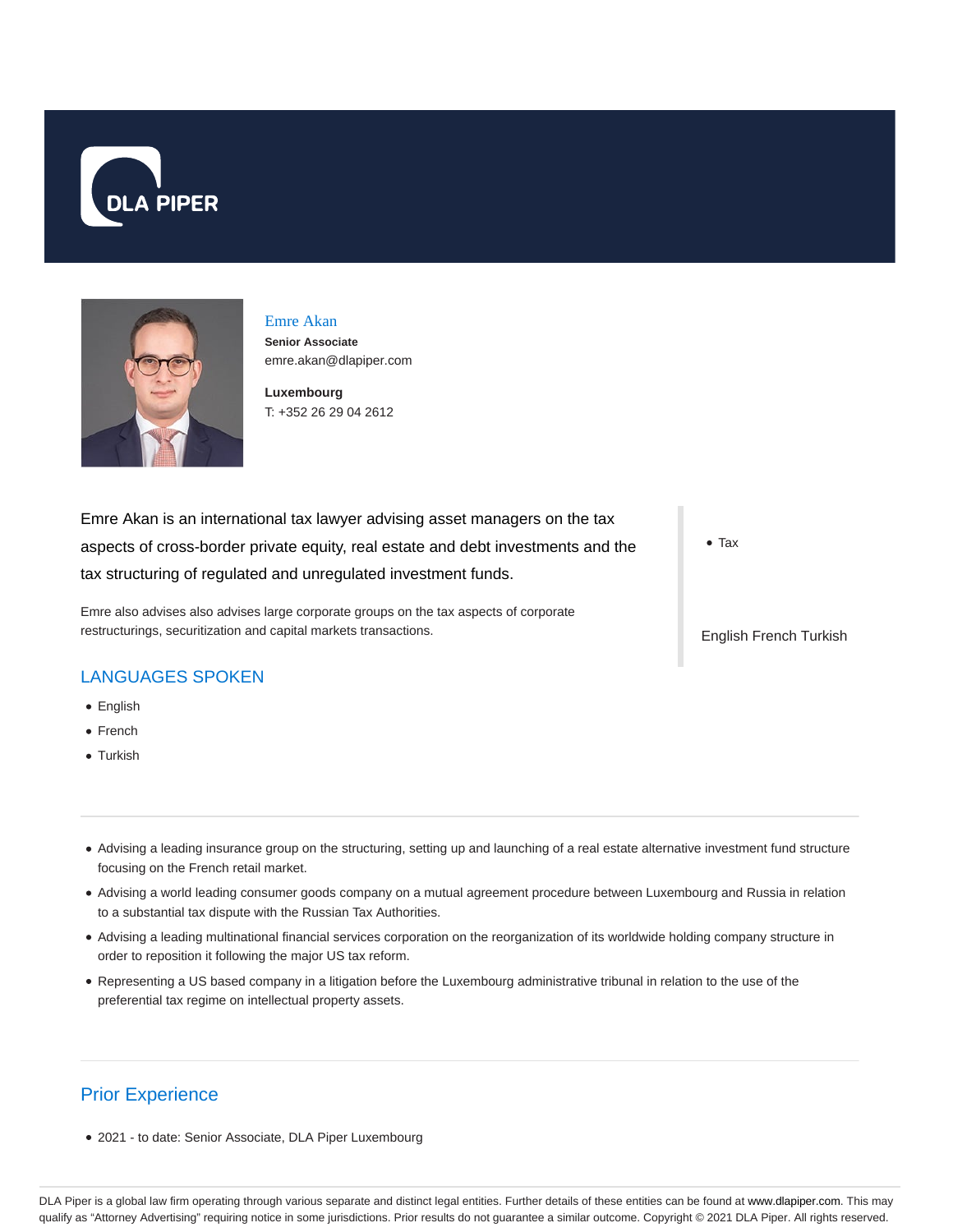- 2019 to 2021: Associate, DLA Piper Luxembourg
- 2017 to 2018: International Law Firm, Luxembourg

#### **Education**

- King's College London, International Tax Law, LLM, 2015
- Paris II Panthéon Assas / H.E.C. Paris, Master 2 in International Tax Law, 2014

### **Memberships**

- Member of the British Chamber of Commerce
- Member of the Luxembourg Banker's Association (ABBL)
- Member of the Luxembourg Private Equity and Venture Capital Association (LPEA)
- Avocat registered with the list IV of the Barreau de Luxembourg
- Avocat admitted to the Paris Bar

#### INSIGHTS

### **Publications**

**ATAD 2 in Luxembourg: Watch out for the imported hybrid mismatch rule**

#### 20 October 2021

The ATAD 2 directive (as defined below) has been transposed into Luxembourg law with a series of safeguards and carve-outs limiting the impact of these rules beyond the necessary. This has been reflected by the implementation of a de minimis rule applicable to investors in a Luxembourg investment fund.

**Double Tax Treaty Protocol for Russia and Luxembourg**

#### 8 April 2021

On 6 November 2020 Russia and Luxembourg signed a new protocol amending the double tax treaty concluded between the two countries (Protocol), which has been in effect since 1 January 1998.

Emre Akan has written publications on:

- Double Tax Treaty Protocol for Russia and Luxembourg, 8 April 2021
- "La nouvelle circulaire 164ter/1 relative au régime des sociétés étrangères contrôlées : entre clarifications équivoques et difficultés pratiques persistantes", Revue de Droit Fiscal, 2020
- "Corporate reorganizations in the US, Belgium and Luxembourg: What should you be considering? Getting the Deal Through (Lexology)", 2020
- International Fiscal Association Luxembourg Report, Cahiers de Droit Fiscal International, Volume 104B : Investment Funds, 2019
- "Le régime fiscal des plans d'option sur acquisition d'actions Evolutions récentes et perspectives ", Bulletin Droit et Banque ALJB, n°62, 2018
- "Privilege 2016 France Chapter", Know How Series, Global Investigation Review, 2016